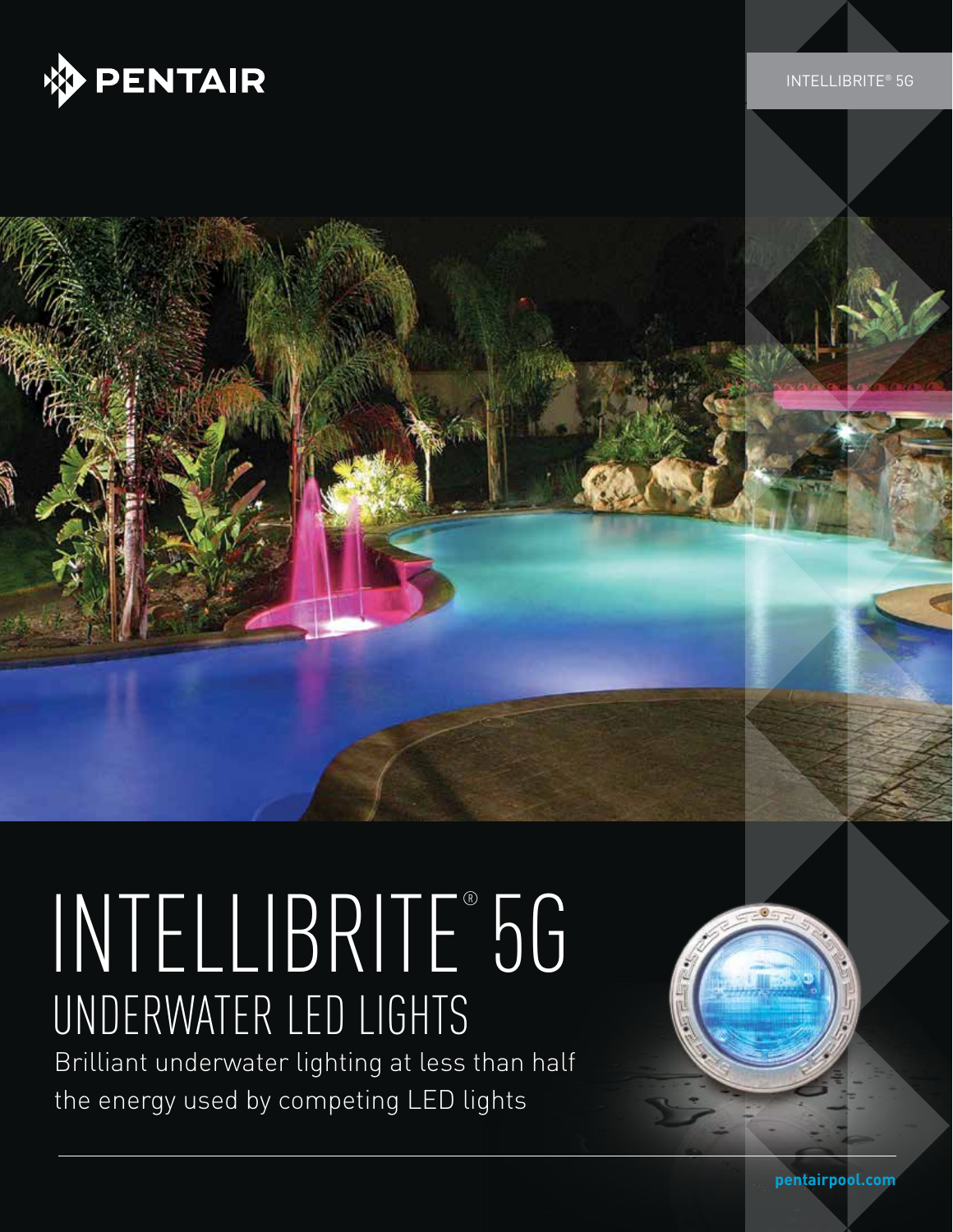

IntelliBrite® 5g Color-Changing Underwater LED Lights feature LED technology—the wave of the future in energy efficiency, lifetime value, quality of light and the ability to control it.

THE MOST ENERGY-

With IntelliBrite 5g lights, combinations of individual colored LED lights are mixed and matched to achieve a vibrant spectrum of colors\*. These combinations are power sequenced to illuminate and cycle through colors at varying speeds, and in different sequences of color. With its custom reflector and innovative lens design, the IntelliBrite 5g light is the most efficient underwater LED light available.

- • IntelliBrite 5g pool lights provide vivid illumination using less than half the energy of competing LED lights.
- Consuming only 26 watts for pool lights and 18 watts for spa lights, IntelliBrite 5g color-changing LED lights use significantly less energy than traditional incandescent and halogen pool lights.
- Cool running LED lights are durable, solid-state technology with no internal filament to wear out.
- Unlike many LED pool lights, IntelliBrite 5g lights continue to work even when a single LED goes out.
- Set one of 5 predetermined fixed colors to match the mood for the evening…and change as desired.
- • Select from 7 popular pre-programmed light shows. Selections include slow scrolls through various color ranges from a mesmerizing and calming routine, to rapid-fire color changes that build energy and excitement for your evening.
- Enjoy the even distribution of light combined with a custom reflector and lens designed to eliminate glare and "hot spots".

The result is a virtually endless range of dramatic underwater lighting effects at your command. Poolside nights go from great to spectacular.

\*Light intensity and light color may vary from pool to pool depending upon a number of factors including, but not limited to light location, plaster color, pool depth/shape/geometry, overall lighting, etc.

> Romance Mode: Slow transition for a mesmerizing and calming routine





#### Standard light choices



S*Am* Mode: Cycles through the color spectrum of the S*Am*® Light



Party Mode: Rapid color changing builds energy and excitement







California Sunset Mode: Dramatic transitions of orange, red and magenta tones



American Mode: Patriotic red, white and blue transition



Caribbean Mode: Transitions between a variety of blues and greens



Royal Mode: Cycle that selects only rich, deep tones of color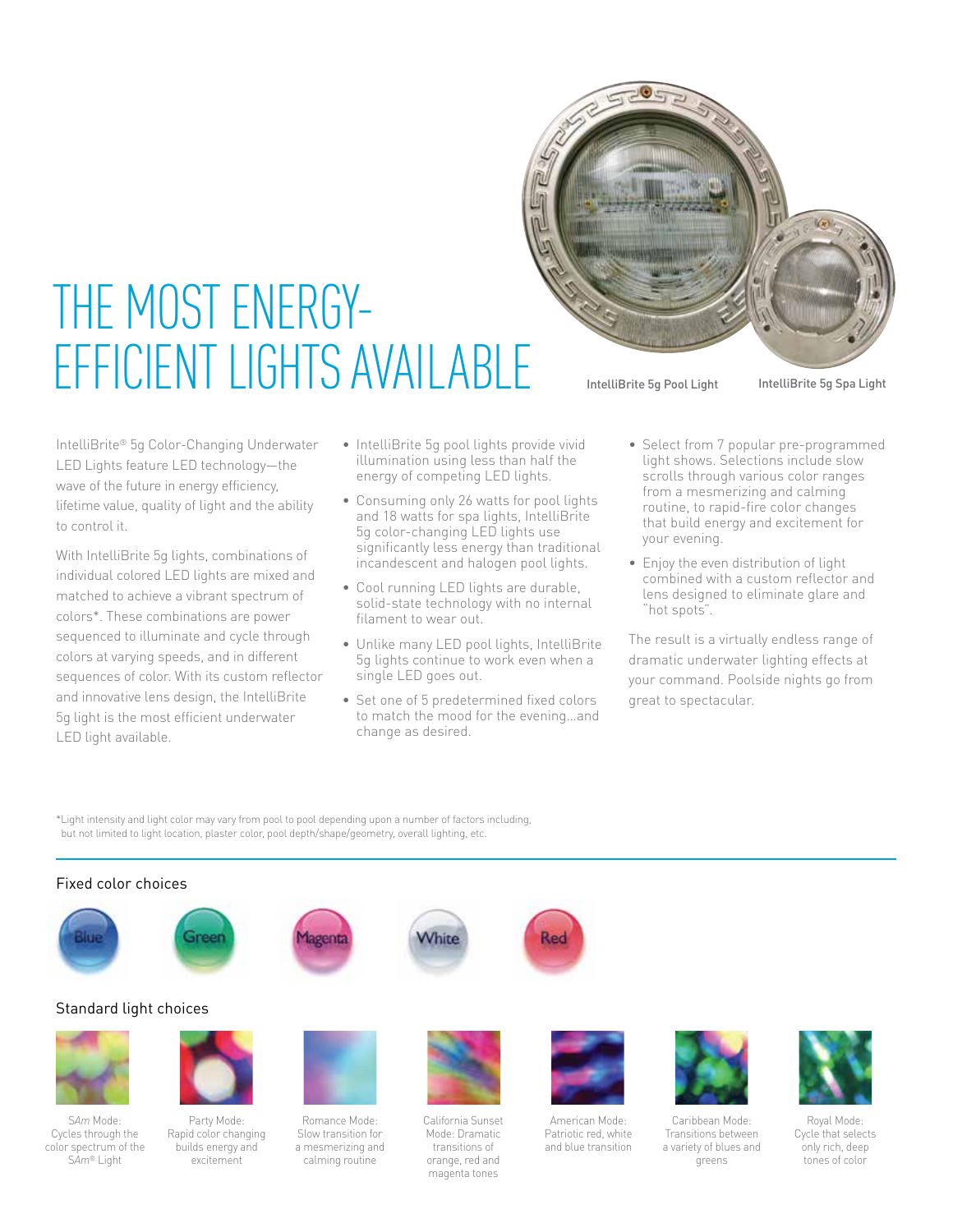

#### No other LED light offers the efficiency or freedom of IntelliBrite 5g lights

Pentair engineers have raced past competing LED lights in a number of ways.

- A superior reflector design assures more light is directed toward the pool bottom to further increase intensity and color effects, while minimizing glare.
- The IntelliBrite 5g light's lens geometry provides a choice of a wide angle light position for greater underwater coverage and reflection or a narrow angle light position for increased underwater light intensity and distance.
- IntelliBrite 5g lights work with IntelliTouch® or EasyTouch® Control Systems, the ultimate choices in pool, spa and poolscape equipment automation. In effect, you transfer programming and control of IntelliBrite lights to a central system that controls all your other backyard and pool features.

IntelliBrite 5g lights are clearly the new standard in color-changing underwater lighting creativity and value.



*Drawing shows lens and reflector design which combine to provide superior light beam distribution*